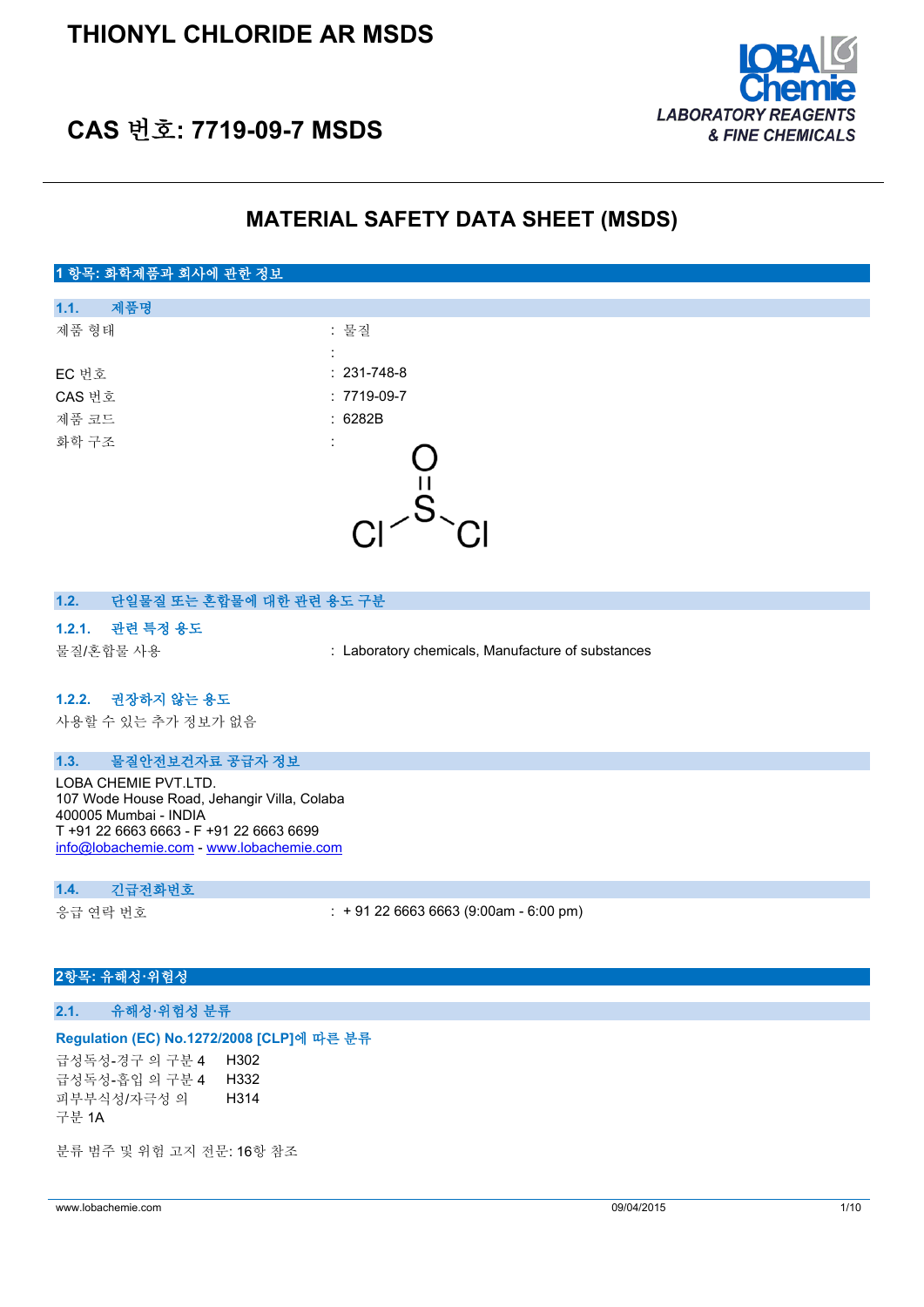물질안전보건자료

#### **Directive 67/548/EEC 또는 Directive 1999/45/EC에 따른 분류**

Xn; R20/22 C; R35 R14 R29 Full text of R-phrases: see section 16

### **물리화학적, 인체 건강 및 환경상의악영향**

사용할 수 있는 추가 정보가 없음

| 예방조치문구를 포함한 경고표지 항목<br>2.2.          |                                                                                                                                                 |
|--------------------------------------|-------------------------------------------------------------------------------------------------------------------------------------------------|
| 규정 (EC) No. 1272/2008에 따른 라벨 표시[CLP] |                                                                                                                                                 |
| 위험 표시 그림문자(CLP)                      |                                                                                                                                                 |
|                                      | GHS05<br>GHS07                                                                                                                                  |
| Signal word (CLP)                    | : 위험                                                                                                                                            |
| 유해·위험 문구(CLP)                        | $\pm$ H302+H332 - Harmful if swallowed or if inhaled<br>H314 - Causes severe skin burns and eye damage                                          |
| 예방 조치 문구(CLP)                        | : P280 - 보호장갑·보호의·보안경·안면보호구를 착용하시오.<br>P305+P351+P338 - 눈에 묻으면 몇 분간 물로 조심해서 씻으시오. 가능하면<br>콘택트렌즈를 제거하시오. 계속 씻으시오<br>P310 - 즉시 의료기관(의사)의 진찰을 받으시오 |

#### **2.3. 기타 정보**

사용할 수 있는 추가 정보가 없음

#### **3항목: 구성성분의 명칭 및 함유량**

#### **3.1. 단일물질**

| 명칭                  | 제품명                                     | $\frac{9}{6}$ |
|---------------------|-----------------------------------------|---------------|
| THIONYL CHLORIDE AR | (CAS 번호) 7719-09-7<br>(EC 번호) 231-748-8 | 100           |

R- 및 H- 문구에 대한 전문: 16항 참조

### **3.2. 혼합물**

해당없음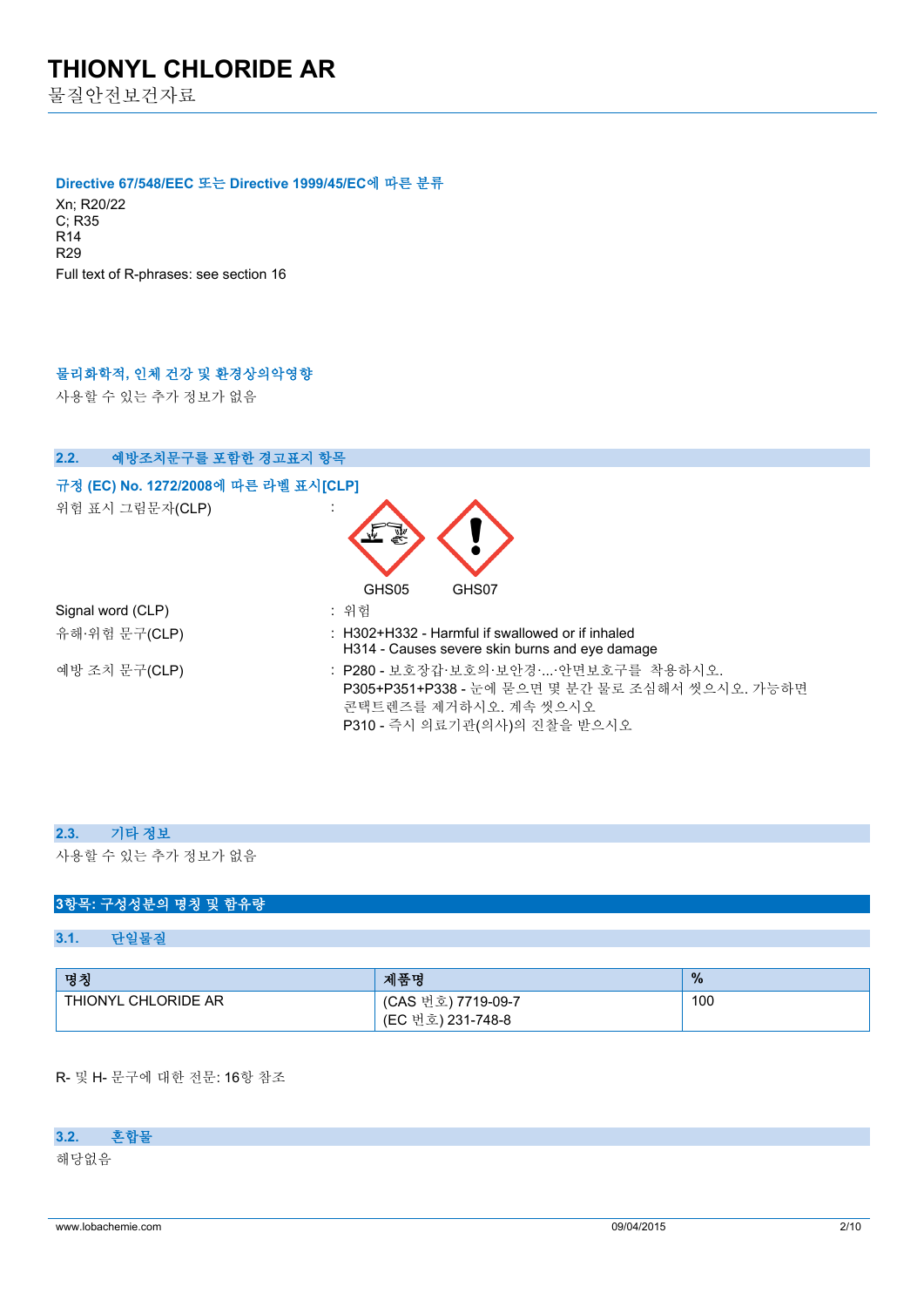물질안전보건자료

| 4항목: 응급조치요령                        |                                                                                |
|------------------------------------|--------------------------------------------------------------------------------|
| 응급조치 요령<br>4.1.                    |                                                                                |
| 흡입 후 응급 조치                         | : 신선한 공기가 있는 곳으로 옮기고 호흡하기 쉬운 자세로 안정을 취하시오. 즉시<br>의료기관(의사)의 진찰을 받으시오.           |
| 피부 접촉 후 응급 조치                      | : 오염된 모든 의복은 벗거나 제거하시오. 피부를 물로 씻으시오/샤워하시오. 즉시<br>의료기관(의사)의 진찰을 받으시오.           |
| 안구 접촉 후 응급 조치                      | : 몇 분간 물로 조심해서 씻으시오. 가능하면 콘택트렌즈를 제거하시오. 계속 씻으시오.<br>즉시 의료기관(의사)의 진찰을 받으시오.     |
| 섭취 후 응급 조치                         | : 입을 씻어내시오. 불편함을 느끼면 의료기관(의사)의 진찰을 받으시오. 토하게 하지<br>마시오. 즉시 의료기관(의사)의 진찰을 받으시오. |
| 변이원성<br>4.2.                       |                                                                                |
| 증상/부상                              | : 피부에 심한 화상과 눈에 손상을 일으킴.                                                       |
| 흡입 후 증상/부상                         | : 흡입하면 유해함.                                                                    |
| 섭취 후 증상/부상                         | : 삼키면 유해함.                                                                     |
| 즉각적인 치료 및 특수 치료 필요 여부 표시<br>4.3.   |                                                                                |
| Treat symptomatically.             |                                                                                |
| 5항목: 폭발·화재시 대처방법                   |                                                                                |
| 5.1.<br>적절한 소화제                    |                                                                                |
| 적절한 소화제                            | : dry chemical powder, alcohol-resistant foam, carbon dioxide (CO2).           |
| 부적절한 소화재                           | : Do not use a heavy water stream.                                             |
| 5.2.<br>화학물질로부터 생기는 특정 유해성         |                                                                                |
| 사용할 수 있는 추가 정보가 없음                 |                                                                                |
| 소방대원을 위한 조언<br>5.3.                |                                                                                |
| 화재 진압 중 보호                         | : Do not attempt to take action without suitable protective equipment.         |
| 6항목: 누출사고시 대처방법                    |                                                                                |
| 인체를 보호하기 위해 필요한 조치사항 및 보호구<br>6.1. |                                                                                |
| 6.1.1. 비응급 요원용                     |                                                                                |
| 응급 조치                              | : Evacuate unnecessary personnel.                                              |
| 6.1.2. 응급 구조대용                     |                                                                                |
| 보호 장비                              | : 적절한 개인 보호구를 착용하시오.                                                           |
| 응급 조치                              | : Stop release.                                                                |

| 6.2. |  |  | 환경을 보호하기 위해 필요한 조치사항 |
|------|--|--|----------------------|
|      |  |  |                      |

환경으로 배출하지 마시오.

| 6.3.<br>· 정화 또는 제거 방법 · |                                                                                |
|-------------------------|--------------------------------------------------------------------------------|
| 세척 방법                   | : 누출물을 모으시오. On land, sweep or shovel into suitable containers. Soak up spills |
|                         | with inert solids, such as clay or diatomaceous earth as soon as possible.     |

#### **6.4. 기타 항목 참조**

사용할 수 있는 추가 정보가 없음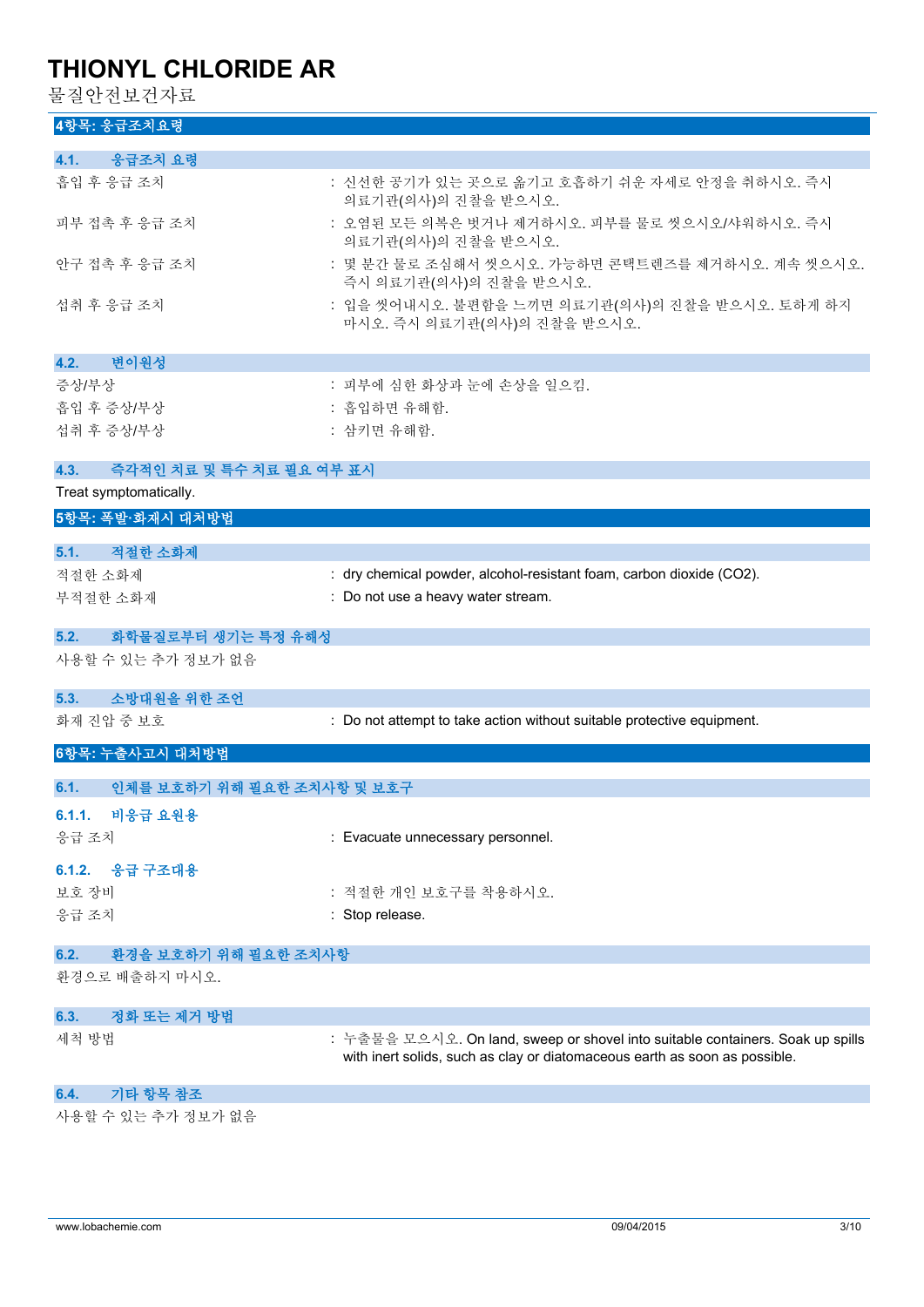물질안전보건자료

| 7항목: 취급 및 저장방법                 |                                                                                    |
|--------------------------------|------------------------------------------------------------------------------------|
|                                |                                                                                    |
| 안전취급요령<br>7.1.                 |                                                                                    |
| 안전취급요령                         | : 분진·흄·가스·미스트·증기·스프레이를 흡입하지 마시오. 임신·수유 기간에는<br>접촉하지 마시오.                           |
| 위생 조치                          | : 이 제품을 사용할 때에는 먹거나, 마시거나 흡연하지 마시오. 취급 후에는  을(를)<br>철저히 씻으시오.                      |
| 피해야할 조건을 포함한 안전한 저장 방법<br>7.2. |                                                                                    |
| 적절한 공학적 관리                     | : Comply with applicable regulations.                                              |
| 보관 조건                          | : Store in original container. 용기를 단단히 밀폐하시오. 건조한 장소에 보관하시오.<br>환기가 잘 되는 곳에 보관하시오. |
| 특정 최종 사용<br>7.3.               |                                                                                    |
| 사용할 수 있는 추가 정보가 없음             |                                                                                    |
| 8항목: 노출방지 및 개인보호구              |                                                                                    |
| 제어 매개 변수<br>8.1.               |                                                                                    |
| 사용할 수 있는 추가 정보가 없음             |                                                                                    |

| 8.2.<br>노출방지                 |                                   |
|------------------------------|-----------------------------------|
| 손보호                          | : 보호 장갑                           |
| 눈보호                          | : Chemical goggles or face shield |
| 신체 보호                        | : 적절한 보호복을 착용하시오                  |
| 호흡기 보호                       | : 호흡 보호구를 착용하시오                   |
| 9항목: 물리화학적 특성                |                                   |
| 9.1.<br>기본적인 물리화학적 특성에 대한 정보 |                                   |
| 물리적 상태                       | : 액체                              |
| 분자량                          | : 118.57 g/mol                    |
| 색상                           | : Clear colorless to pale yellow. |
| 냄새                           | : characteristic, pungent odor.   |
| 냄새 역치                        | : 자료없음                            |
| pH                           | : 자료없음                            |
| 상대 증발 속도(부틸아세테이트=1)          | : 자료없음                            |
| 융해점                          | $: -105 °C$                       |
| 빙점                           | : 자료없음                            |
| 초기 끓는점과 끓는점 범위               | : 79 $^{\circ}$ C                 |

인화점 : 자료없음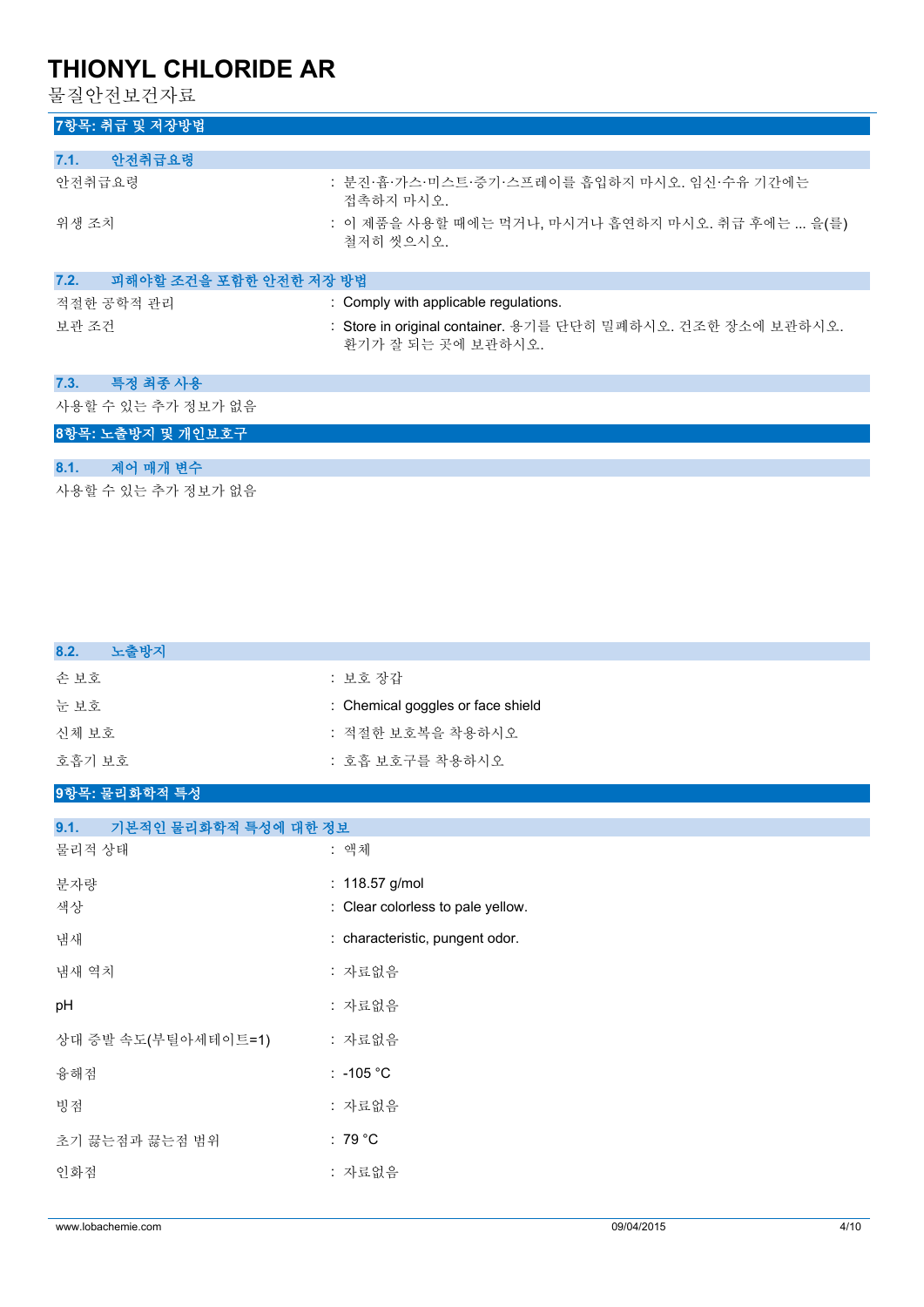물질안전보건자료

| 할 실 안 선 모 건 사 됴.                       |                                                        |
|----------------------------------------|--------------------------------------------------------|
| 자연발화온도                                 | : 자료없음                                                 |
| 분해온도                                   | : 자료없음                                                 |
| 인화성(고체, 기체)                            | : 자료없음                                                 |
| 증기압                                    | : 129 hPa at 20 °C                                     |
| 20°C에서의 상대 증기 밀도                       | : 4.1                                                  |
| 상대 밀도                                  | : 자료없음                                                 |
| 비중/밀도<br>용해도                           | : $1.64$ g/cm <sup>3</sup><br>: 물: Decomposed by water |
| n-옥탄올/물분배계수                            | : 자료없음                                                 |
| 점도, 운동학적                               | : 자료없음                                                 |
| 점도, 역학적                                | : 자료없음                                                 |
| 폭발성                                    | : 자료없음                                                 |
| 산화성                                    | : 자료없음                                                 |
| 인화 또는 폭발 범위의 상한/하한                     | : 자료없음                                                 |
| 9.2.<br>그 밖의 참고사항                      |                                                        |
| 사용할 수 있는 추가 정보가 없음                     |                                                        |
| 10항목: 안정성 및 반응성                        |                                                        |
| 10.1.<br>반응성                           |                                                        |
| 사용할 수 있는 추가 정보가 없음                     |                                                        |
| 10.2.<br>화학적 안정성                       |                                                        |
| Stable under normal conditions of use. |                                                        |

**10.3. 유해 반응의 가능성**

사용할 수 있는 추가 정보가 없음

#### **10.4. 피해야 할 조건**

직사광선.

#### **10.5. 피해야 할 물질**

사용할 수 있는 추가 정보가 없음

#### **10.6. 분해시 생성되는 유해물질**

Thermal decomposition generates : Corrosive vapours.

### **11항목: 독성에 관한 정보 11.1. 독성에 대한 정보**

급성 독성 : 경구: 삼키면 유해함. 흡입: 흡입하면 유해함.

피부 부식성 / 자극성 : Causes severe skin burns and eye damage.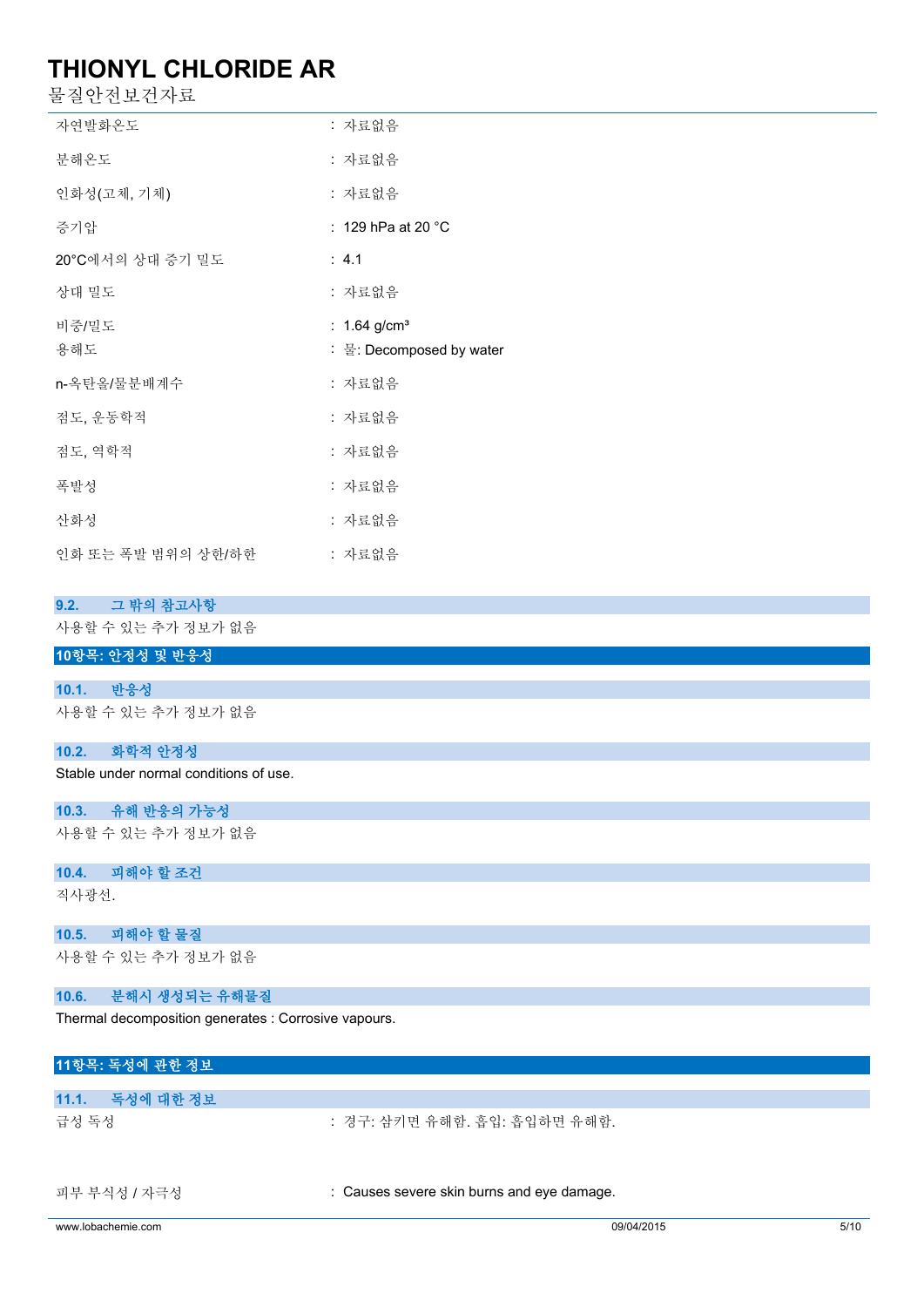물질안전보건자료

| 심한 눈손상 또는 자극성     | : 심각한 안구 손상, 범주 1, 암묵적 |
|-------------------|------------------------|
| 호흡기 또는 피부 과민성     | : 분류되지 않음              |
| 생식세포 돌여변이 유발성     | : 분류되지 않음              |
| 발암성               | : 분류되지 않음              |
|                   |                        |
| 생식독성              | : 분류되지 않음              |
| 특정 표적장기 독성 (1회노출) | : 분류되지 않음              |
|                   |                        |
| 특정 표적장기 독성 (반복노출) | : 분류되지 않음              |
|                   |                        |
| 흡인유해성             | : 분류되지 않음              |
|                   |                        |
|                   |                        |

인체 건강에 미치는 잠재적 악성 효과 및 증상 : 삼키면 유해함.

#### **12항목: 환경에 미치는 영향**

| 12.1. | 一舌々                |  |
|-------|--------------------|--|
|       | 사용할 수 있는 추가 정보가 없음 |  |

#### **12.2. 잔류성 및 분해성**

사용할 수 있는 추가 정보가 없음

#### **12.3. 생물농축성**

사용할 수 있는 추가 정보가 없음

#### **12.4. 토양이동성**

사용할 수 있는 추가 정보가 없음

#### **12.5. PBT 및 vPvB 평가 결과**

사용할 수 있는 추가 정보가 없음

#### **12.6. 기타 유해 영향**

사용할 수 있는 추가 정보가 없음

### **13항목: 폐기시 주의사항**

| 폐기물 처리법<br>13.1.                              |                                                                 |
|-----------------------------------------------|-----------------------------------------------------------------|
| Product/Packaging disposal<br>recommendations | :  내용물과 용기를 폐기하시오.                                              |
| 추가 정보                                         | : Do not allow water (or moist air) contact with this material. |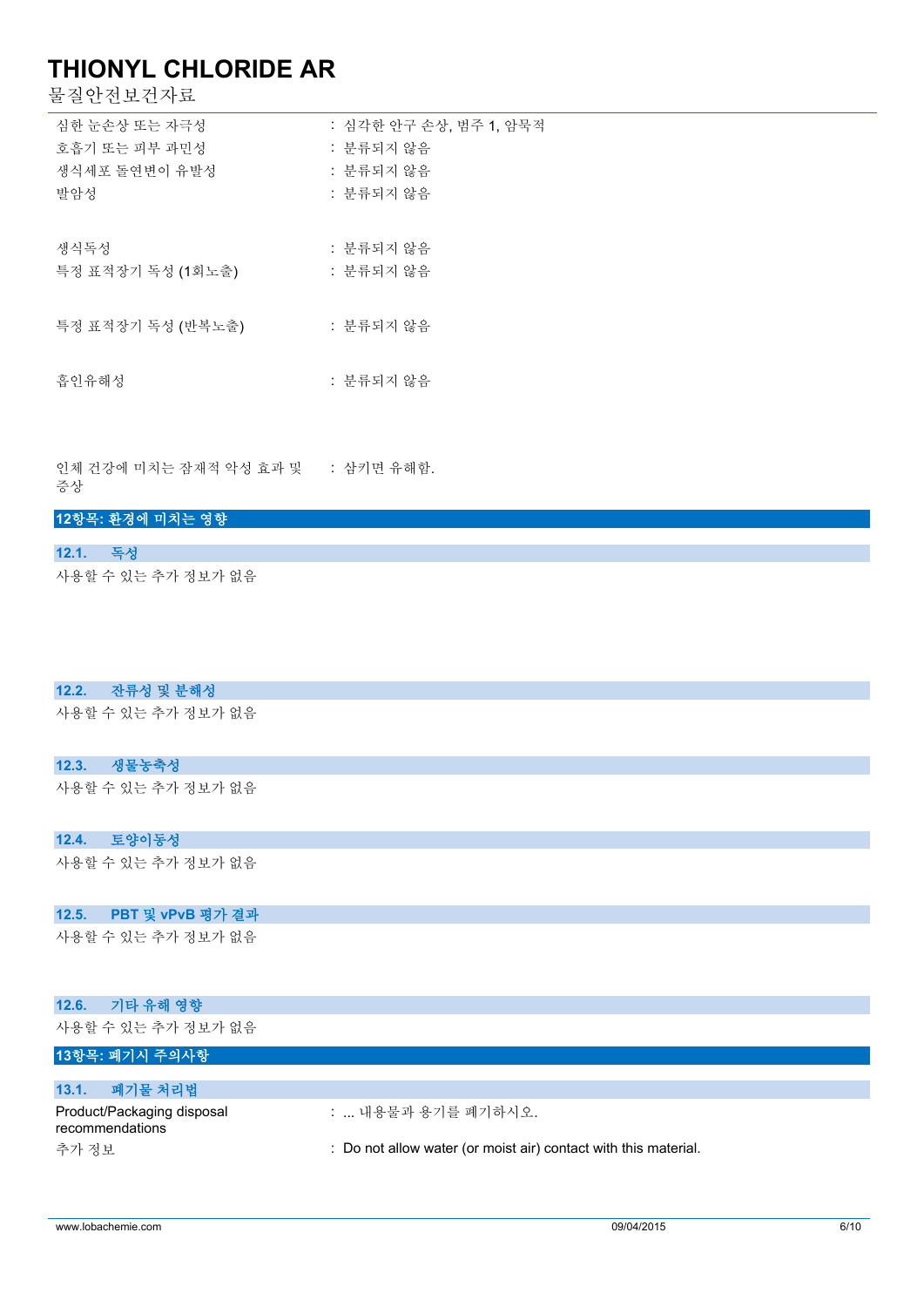물질안전보건자료

### **14항목: 운송에 필요한 정보**

ADR / RID / IMDG / IATA / ADN 에 따름

| 14.1. 유엔번호(UN No.)                   |                                         |
|--------------------------------------|-----------------------------------------|
| UN-번호(ADR)                           | : 1836                                  |
| UN-번호 (IMDG)                         | : 1836                                  |
| UN-번호(IATA)                          | : 1836                                  |
| UN-번호(ADN)                           | : 1836                                  |
| UN-번호(RID)                           | : 1836                                  |
|                                      |                                         |
| 적정선적명<br>14.2.                       |                                         |
| 고유 운송 명칭(ADR)                        | : THIONYL CHLORIDE                      |
| Proper Shipping Name (IMDG)          | : THIONYL CHLORIDE                      |
| 고유 운송 명칭(IATA)                       | : THIONYL CHLORIDE                      |
| 고유 운송 명칭(ADN)                        | : THIONYL CHLORIDE                      |
| 고유 운송 명칭(RID)                        | : THIONYL CHLORIDE                      |
| Transport document description (ADR) | : UN 1836 THIONYL CHLORIDE, 8, I, $(E)$ |
| 운송 문서 기술 (IMDG)                      | : UN 1836 THIONYL CHLORIDE, 8, I        |
| 운송 문서 기술 (IATA)                      | : UN 1836 THIONYL CHLORIDE, 8           |
| 운송 문서 기술 (ADN)                       | $:$ UN 1836 THIONYL CHLORIDE, 8, I      |
| 운송 문서 기술 (RID)                       | $:$ UN 1836 THIONYL CHLORIDE, 8, I      |
|                                      |                                         |

### **14.3. 운송에서의 위험성 등급**

| ٠ |
|---|
|---|

| 운송 위험 분류 (ADR)      | : 8 |
|---------------------|-----|
| Danger labels (ADR) | : 8 |



:

| 운송 위험 분류 (IMDG)      | : 8 |
|----------------------|-----|
| Danger labels (IMDG) |     |



| 운송 위험 분류 (IATA) | : 8 |
|-----------------|-----|
| <b>ADN</b>      |     |

| лы.                 |     |  |
|---------------------|-----|--|
| 운송 위험 분류 (ADN)      | : 8 |  |
| Danger labels (ADN) | : 8 |  |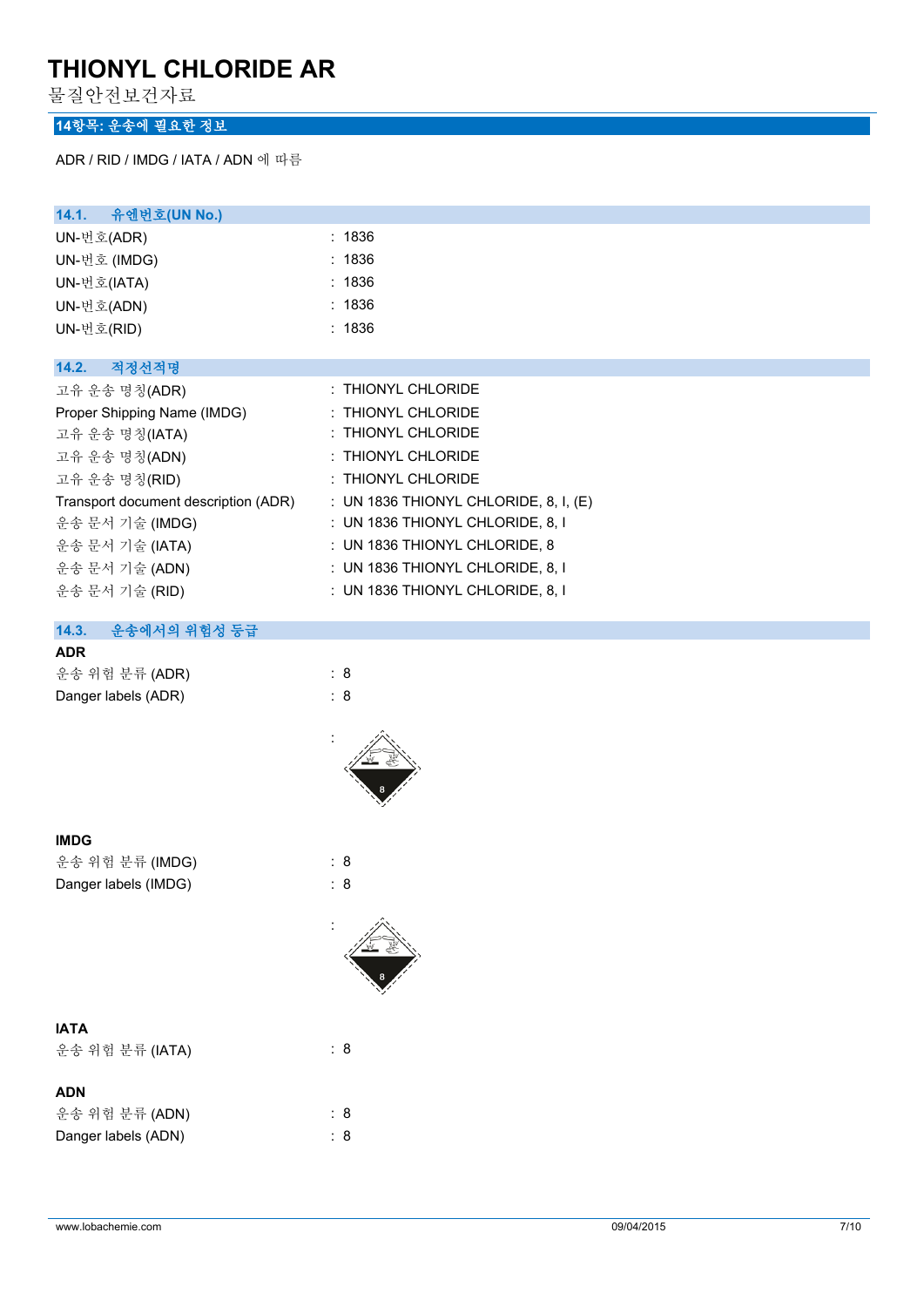물질안전보건자료



#### **RID**

운송 위험 분류 (RID) : 8 Danger labels (RID) : 8



| 14.4. 용기등급      |                |
|-----------------|----------------|
| 포장 등급(ADR)      | $\therefore$ 1 |
| 포장 등급(IMDG)     | $\mathbf{1}$   |
| 포장 그룹(IATA)     | : 해당없음         |
| 포장 그룹(ADN)      | $\therefore$ 1 |
| 포장 등급(RID)      | $\pm$ 1        |
|                 |                |
| 14.5.<br>환경 유해성 |                |
|                 |                |

| 화경에 위험    | : No          |
|-----------|---------------|
| 해양오염물질    | : No          |
| 그 밖의 참고사항 | : 가용 추가 정보 없음 |

#### $14.6.$ **14.6. 사용자를 위한 특별 주의사항**

| - 내륙 수송                                                      |   |                     |
|--------------------------------------------------------------|---|---------------------|
| 분류 코드(UN)                                                    |   | : C1                |
| 일정량(ADR)                                                     |   | : 0                 |
| 극소량(ADR)                                                     | ٠ | E0                  |
| Packing instructions (ADR)                                   |   | P802                |
| Mixed packing provisions (ADR)                               |   | MP8, MP17           |
| Portable tank and bulk container<br>instructions (ADR)       |   | : T10               |
| Portable tank and bulk container special<br>provisions (ADR) |   | $:$ TP2             |
| Tank code (ADR)                                              |   | : L10BH             |
| 탱크 수송용 차량                                                    |   | : AT                |
| 운송 범주(ADR)                                                   |   | : 1                 |
| Special provisions for carriage - Operation<br>(ADR)         |   | $:$ S <sub>20</sub> |
| 위험 식별 번호(Kemler 번호)                                          |   | X88                 |
| 오렌지 플레이트                                                     |   | <b>X88</b>          |
|                                                              |   | 1836                |
| 터널 제한 코드 (ADR)                                               |   | : E                 |
| EAC 코드                                                       |   | 4WE                 |
| APP 코드                                                       |   | B                   |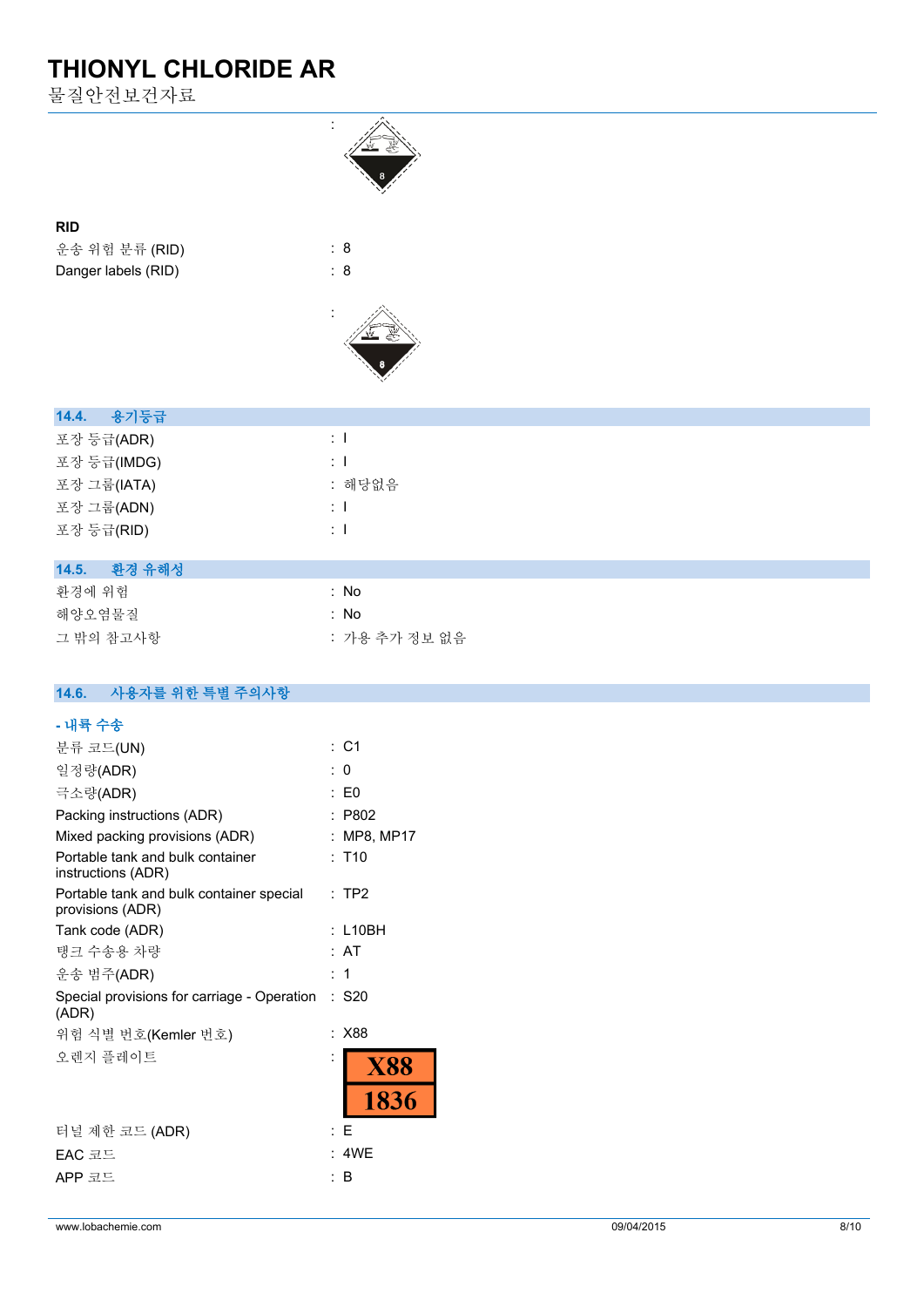물질안전보건자료

#### **- 해상 운송**

| Limited quantities (IMDG)      | : 0                 |
|--------------------------------|---------------------|
| 극소량(IMDG)                      | $\therefore$ EO     |
| Packing instructions (IMDG)    | : P802              |
| Tank instructions (IMDG)       | $:$ T <sub>10</sub> |
| Tank special provisions (IMDG) | $:$ TP2, TP13       |
| EmS-No. (Fire)                 | $: F-A$             |
| EmS-No. (Spillage)             | $: S-B$             |
| Stowage category (IMDG)        | $\therefore$ C      |
| Stowage and handling (IMDG)    | $:$ SW2             |
| MFAG-번호                        | : 137               |
|                                |                     |

#### **- 항공 운송**

| PCA 제한 수량(IATA)                          | : Forbidden |
|------------------------------------------|-------------|
| PCA 제한 수량 최대 순수량(IATA)                   | : Forbidden |
| PCA 포장 지침(IATA)                          | : Forbidden |
| PCA 최대 순수량(IATA)                         | : Forbidden |
| CAO 포장 지침(IATA)                          | : Forbidden |
| CAO 최대 순수량(IATA)                         | : Forbidden |
| 특별 공급(IATA)                              | : A2        |
| $ERG \n \mathbb{Z} \n \mathbb{Z}$ (IATA) | : 8W        |
|                                          |             |

#### **- 국내 수로 운송**

| 분류 코드(ADN)                        |     | : C1            |
|-----------------------------------|-----|-----------------|
| 일정량(ADN)                          | : 0 |                 |
| 극소량(ADN)                          |     | $\therefore$ E0 |
| Equipment required (ADN)          |     | $:$ PP. EP      |
| Number of blue cones/lights (ADN) |     | : 0             |

### **- 철도 수송**

| Classification code (RID)                                    | : C1                   |
|--------------------------------------------------------------|------------------------|
| 한정 수량(RID)                                                   | : ∩                    |
| 극소량(RID)                                                     | : E0                   |
| Packing instructions (RID)                                   | : P802                 |
| Mixed packing provisions (RID)                               | : MP8, MP17            |
| Portable tank and bulk container<br>instructions (RID)       | $:$ T10                |
| Portable tank and bulk container special<br>provisions (RID) | $:$ TP2                |
| Tank codes for RID tanks (RID)                               | $:$ <code>L10BH</code> |
| Special provisions for RID tanks (RID)                       | : TU38. TE22           |
| 운송 범주(RID)                                                   | : 1                    |
| Hazard identification number (RID)                           | X88                    |

**14.7. MARPOL 73/78 별첨 II 및 IBC 코드에 따른 대량 운송**

### 해당없음

#### **15항목: 법적 규제현황**

#### **15.1. 안전, 보건 및 환경과 관련하여 단일물질 또는 혼합물에 대한 특별 규정/법규**

**15.1.1. EU 규정**

REACH의 별첨 XVII 규제사항에 따른 제한 없음